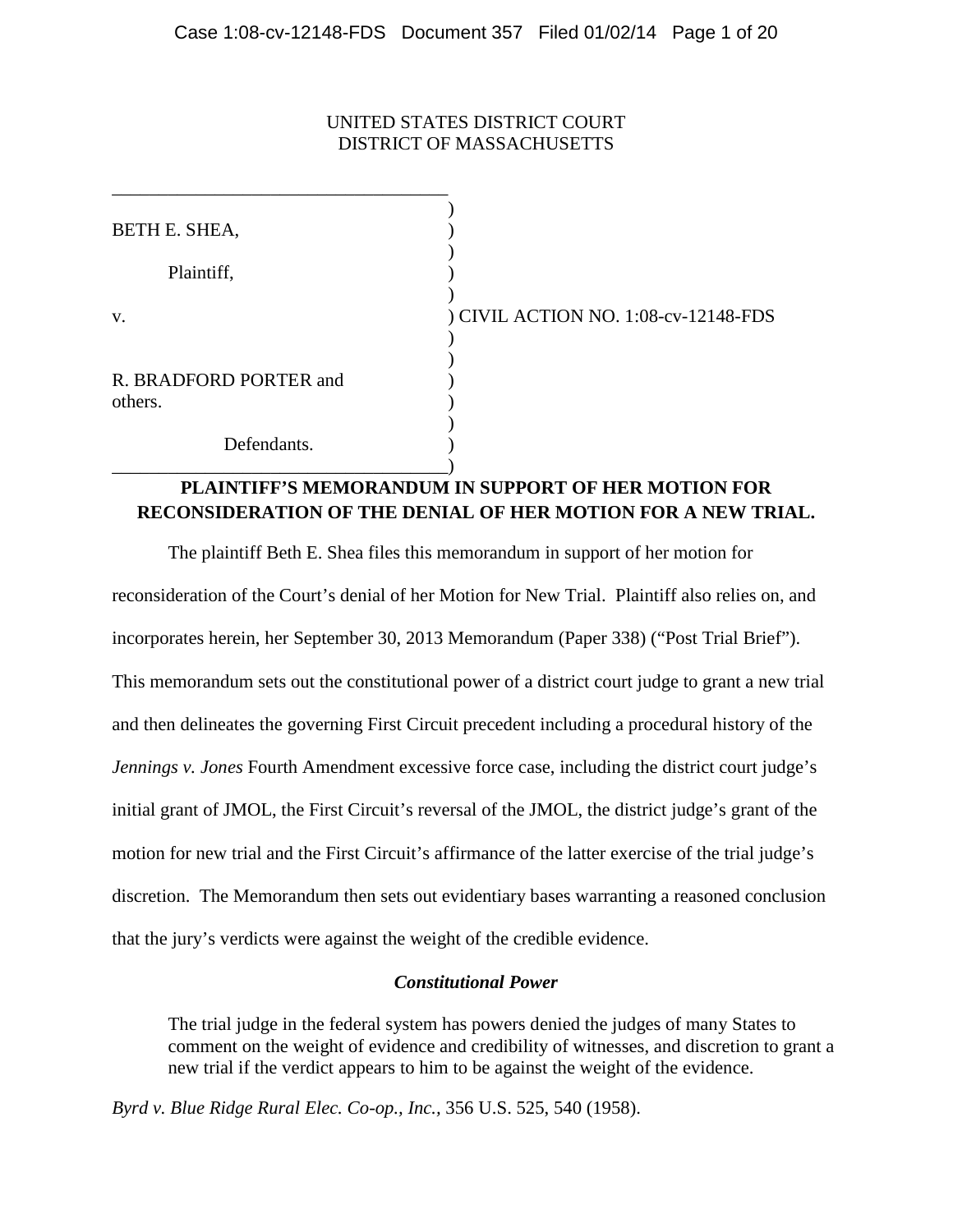The Seventh Amendment<sup>[1](#page-1-0)</sup>, also controls the allocation of authority to review verdicts, the issue of concern here…. The … Reexamination Clause does not inhibit the authority of trial judges to grant new trials for any of the reasons for which new trials have heretofore been granted in actions at law in the courts of the United States." Fed. Rule Civ. Proc. 59(a). That authority is large. … The power of the English common law trial courts to grant a new trial for a variety of reasons with a view to the attainment of justice was well established prior to the establishment of our Government. … The exercise of the trial court's power to set aside the jury's verdict and grant a new trial is not in derogation of the right of trial by jury but is one of the historic safeguards of that right… If it should clearly appear that the jury have committed a gross error, or have acted from improper motives, … it is as much the duty of the court to interfere, to prevent the wrong, as in any other case… . "The trial judge in the federal system," we have reaffirmed, "has ... discretion to grant a new trial if the verdict appears to [the judge] to be against the weight of the evidence." *Byrd,* 356 U.S., at 540….

*Gasperini v. Ctr. for Humanities, Inc.,* 518 U.S. 415, 432-33 (1996).

While it is true the trial judge is not empowered to substitute his vote for that of the jury, the "focal point of judicial review is the reasonableness of the particular inference or conclusion drawn by the jury." *See Tennant v. Peoria & P. U. Ry. Co.,* 321 U.S. 29, 35 (1944). Hence a Rule 59 "motion for a new trial may invoke the discretion of the court in so far as it is bottomed on the claim that the verdict is against the weight of the evidence, … or that, for other reasons, the trial was not fair to the [moving] party…". *Montgomery Ward & Co. v. Duncan,* 311 U.S. 243, 251 (1940).

# *First Circuit standards for exercise of the District Court's Rule 59 discretion*.

*Jennings v. Jones*, 587 F. 3d 430 (1<sup>st</sup> Cir. 2009) and *Kearns v. Keystone Shipping Co.*,

863 F. 3d 177 (1<sup>st</sup> Cir. 1988) govern.

Even assuming there was conflicting evidence<sup>[2](#page-1-1)</sup> on Porter's burden of proof as to a

<span id="page-1-0"></span><sup>&</sup>lt;sup>1</sup> "In Suits at common law, where the value in controversy shall exceed twenty dollars, the right of trial by jury shall be preserved, and no fact tried by a jury, shall be otherwise re-examined in any Court of the United States, than according to the rules of the common law."<br><sup>2</sup> The inference necessarily drawn by the jury that Porter had reasonable cause to believe he had witnessed an

<span id="page-1-1"></span>arrestable offense on Centre Lane was not supported by evidence. There was no conflicting evidence to sort through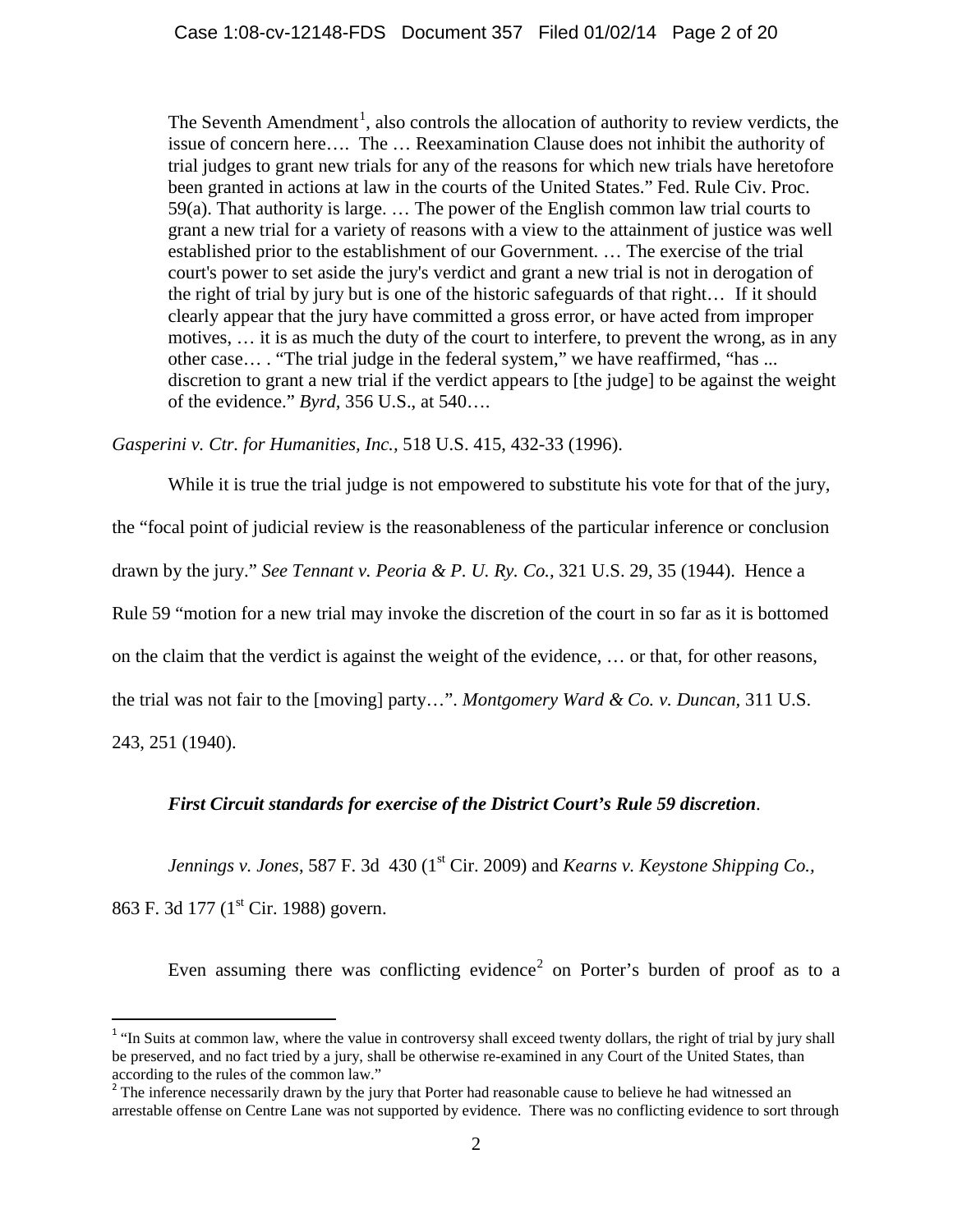### Case 1:08-cv-12148-FDS Document 357 Filed 01/02/14 Page 3 of 20

reasonable belief there was probable cause to arrest Beth Shea on Centre Lane—and plaintiff contends there was not—there is clear objective evidence, beyond the mere demeanor of the witnesses, that "lean[s] so heavily in the other direction so as to justify a district judge in ordering a new trial," on the basis the verdict was against the demonstrable weight of credible evidence. *Jennings,* 587 F. 3d at 439.

[T]he district court has "broad legal authority" when considering a motion for new trial. ... [The court has] the power and <u>duty</u> (emphasis supplied) to order a new trial whenever, in its judgment, the action is required in order to prevent injustice…. When deciding whether to grant a new trial, district court is free to independently weigh the evidence.... The trial judge, upon considering a motion for new trial, may consider the credibility of the witnesses who have testified and, of course, will consider the weight of the evidence…. [O]n a motion for new trial on the ground that the verdict is against the weight of the evidence, the judge is free to weigh the evidence for himself."

*Id.* at 436. As Circuit Court Justice Lipez' concurring opinion emphasizes, "[i]n deciding whether to grant [a motion for new trial], the district court is entitled to make its own judgment about the strength of the evidence, including the credibility of witnesses." *Id.* at 445.

Even assuming Porter to have had probable cause to make an arrest, "[i]n the face of overwhelming testimony and evidence that conflicted with … [Porter's] version of events, and the strong impeaching factors that … [were] brought out at trial," the Court should determine that the verdict of no liability for excessive force "constituted a gross miscarriage of justice." *Kearns v. Keytone Shipping Co.*, 863 F.2d. 177, 181 (1<sup>st</sup> Cir. 1988).

In *Jennings v. Pare*, 2008 WL 2202429 (D. R.I. 2008) aff'd *Jennings v. Jones*, 587 F.3d  $430$  (1<sup>st</sup> Cir. 2009) following a jury verdict awarding damages to Jennings for excessive force in the course of a lawful arrest, the district court granted the defendant's motion for a new trial.

as Porter's testimony did not establish a predicate for any reasonable belief or expert opinion. This is not a situation where the evidence might equally support contrary verdicts. *See Freeman v. Package Mach. Co.,* 865 F.2d 1331, 1333-34 (1<sup>st</sup> Cir.1988).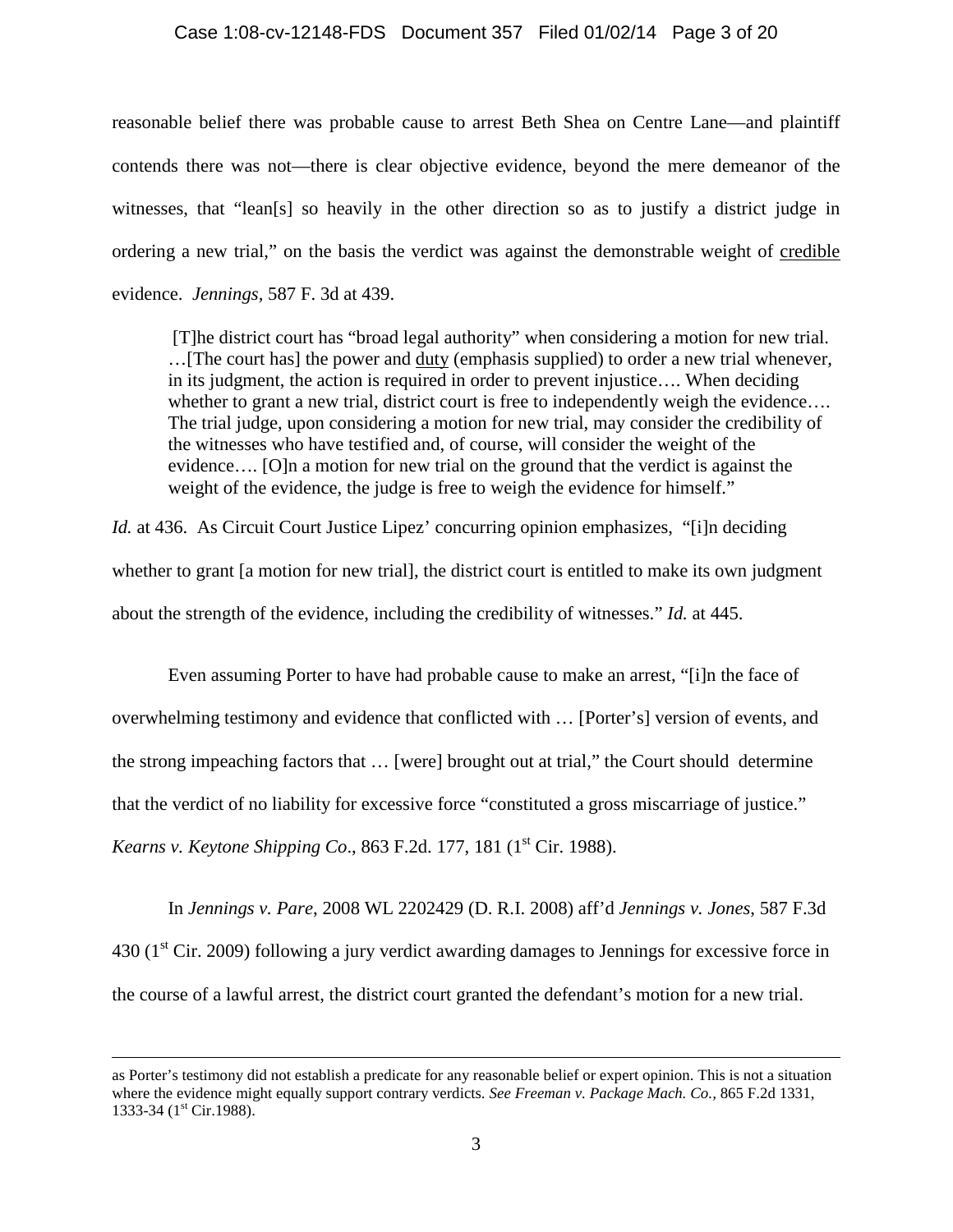Jennings sued seeking damages for excessive force allegedly applied by a Rhode Island

state trooper in subduing Jennings following his **undisputed** lawful arrest.<sup>[3](#page-3-0)</sup> Unlike the case at

bar, in *Jennings* there was no issue as to probable cause to arrest and the sole contested issue was

the reasonableness of the force in executing the arrest. In the course of subduing the plaintiff, the

defendant state trooper, in accordance with his training, had applied the so-called "ankle

technique," resulting in a fracture of the plaintiff's ankle which had recently been surgically

repaired. The plaintiff's version was that

<span id="page-3-0"></span><sup>&</sup>lt;sup>3</sup> The procedural history of this 2003 case is noteworthy. At the close of plaintiff's evidence, the defendant moved for judgment as a matter of law predicated on qualified immunity. Without addressing the affirmative defense the trial judge denied the motion on the excessive force claim, because:

There was testimony as to Trooper Jones that he continued twisting the ankle of Mr. Jennings even after Mr. Jennings had been subdued and even after Mr. Jennings says that he told him that he'd had a previous injury to the ankle and he was breaking the ankle. So as to Detective Jones, there's enough evidence from which a jury at this point could conclude that the force was excessive.

*Jennings v. Jones*, 499 F.3d 2, 6 (1<sup>st</sup> Cir. 2007). Upon the close of all evidence, Judge Torres denied the trooper's renewed JMOL motion on the excessive force claim on the basis that:

<sup>[</sup>W]e have very different versions as to what happened. According to Mr. Jennings, Trooper Jones grabbed his ankle, he wasn't kicking, he wasn't doing anything that would warrant it. Trooper Jones grabbed his ankle, twisted his ankle, he told him that he had had previous surgery on the ankle, and that the ankle, he was in the process of breaking his ankle. And according to Mr. Jennings, Trooper Jones actually increased the pressure on the ankle and broke his ankle.... If the jury accepts Mr. Jennings' version, it might very well find that Trooper Jones used excessive force.

*Id.* Following a general jury verdict for the plaintiff awarding \$301,100 damages, the trial judge granted the trooper's renewed JMOL motion on his affirmative defense of qualified immunity and decided the trooper's Rule 59 motion for a new trial and for a remitter had been mooted. *Id.* at 6-7. In *dicta* and disclaiming any reliance thereon in ruling on the JMOL motion, Judge Torres "stated that the testimony of the police officers was more credible than the contrary testimony of Jennings, …[and his two supporting witnesses who had] testified that Jones *increased* his force after Jennings ceased resisting." *Id.* at 8, 10 (emphasis original). In granting judgment on the affirmative defense, the trial judge held that "the relevant law was not clearly established and a reasonable officer would not have believed the force was excessive." *Id.* at 8. In its *de novo* review, First Circuit reversed the JMOL, vacated the judgment, reinstated the jury verdict and instructed the trial court to rule on the motions for new trial and for remitter. *Id.* at 4, 20-21. In light of the general verdict, in ruling on the JMOL motion the trial judge failed to take "the facts in the light most favorable to the jury verdict … [which were] that Jones increased the force he used to restrain Jennings after Jennings had ceased to resist and after Jennings had announced his prior ankle injury…[; and, it was] that increased use of force [which] broke Jennings' ankle." *Id.* at 9, 10. Applying that presumed finding by the jury, on its three part application of the *Saucier v. Katz*, 533 U.S. 194 (2001) analysis, the First Circuit held: (i) there was a factual basis in the evidence for the jury "to have exercised its common sense … to find that Jones used excessive force by increasing pressure on Jennings' ankle after Jennings stopped resisting for several seconds and stated that Jones was using force that hurt his previously injured ankle," thus establishing prong one a violation of the "right to be free from an unreasonable seizure"(*id* at 15, 16); (ii) "a reasonable police officer would not have required case law on point to be on notice that …[increasing the force when the arrestee had stopped resisting] was unlawful" (*id.* at 16); and, (iii) while "a reasonable officer in Jones' circumstances [arguably might] believe ... it was lawful to *maintain* the level of force he used even after ... [Jennings] ceased resisting, ...an objectively reasonable officer … would not have believed that it was lawful to *increase* the amount of force that he used after Jennings ceased resisting and stated Jones was hurting him." *Id.* at 19. (emphasis original).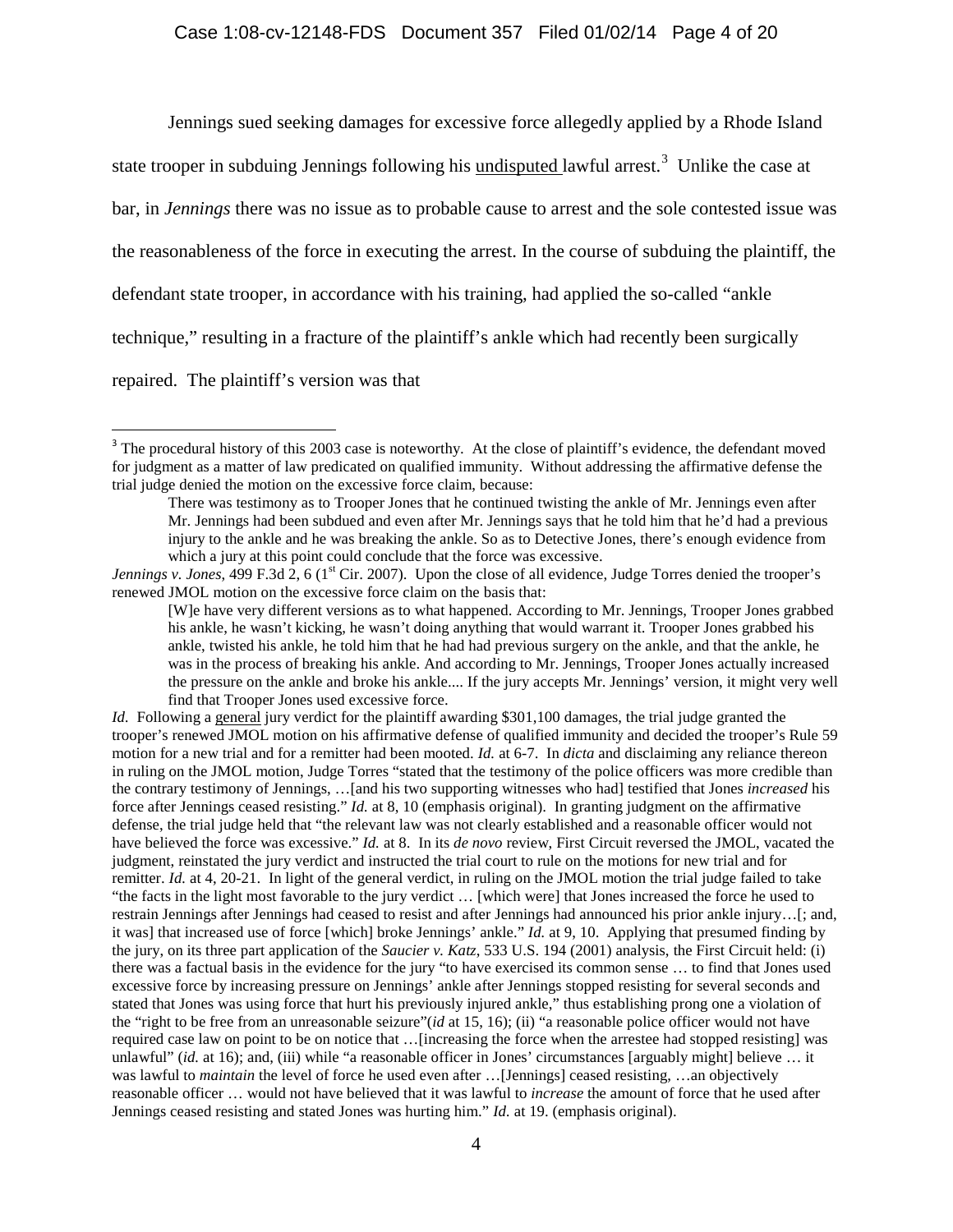at the time his ankle was broken, he had stopped resisting and had been subdued but that Jones, nevertheless, increased the pressure that he was exerting on Jennings' ankle. Jones, on the other hand, claims that he maintained his grip on Jennings' ankle because Jennings continued to actively resist arrest but that he did not increase the pressure that he was exerting.

*Jennings v. Pare*, 2008 WL 2202429, \*2 (D. R.I. 2008).

The plaintiff's version was supported by two witnesses. The trooper's version that the plaintiff did not in fact cease to resist was supported by three witnesses. This was a case of conflicting evidence and credibility of several witnesses that the jury resolved in favor of the plaintiff. Nonetheless the district court judge granted the Rule 59 motion for a new trial. He explained

that the jury's [general] verdict …[must be assumed to be] based on a finding that Jones increased the force applied in utilizing the "ankle turn control technique" after Jennings had been subdued. [In that case] Jones' motion for a new trial should be granted because, in this Court's opinion, **such a finding would have been contrary to the clear weight of the credible evidence.**

*Id.* at \*3 (emphasis added).

The district court judge assayed the conflicting evidence presented to the jury which included a videotaped recording.<sup>[4](#page-4-0)</sup> The plaintiff's testimony of the use of increased force after he had ceased resisting and had been subdued was corroborated by two witnesses. In his individual review of the same evidence weighed by the jury, the judge determined that "neither … [corroborating witness] was in any position to observe [trooper] Jones' actions … or more specifically, what Jones was doing to Jennings' ankle." *Id.* at \*\*3,4. The judge also determined that "doubts regarding [one witness'] ability to have observed what happened are reinforced by" his prior inconsistent testimony about the location of the alleged wrongdoing. *Id.* The judge found that even assuming the two corroborating witnesses

<span id="page-4-0"></span> $\frac{1}{4}$ <sup>4</sup> Only "[p]ortions of the event, lasting about one minute, were captured ... on videotape with sound.... [The trial judge had initially found] the videotape does not clearly show what happened between the time that Jennings was wrestled to the floor and the time that his ankle was broken." *Jennings v. Jones*, 587 F. 3d 430, 440 (1<sup>st</sup> Cir. 2009).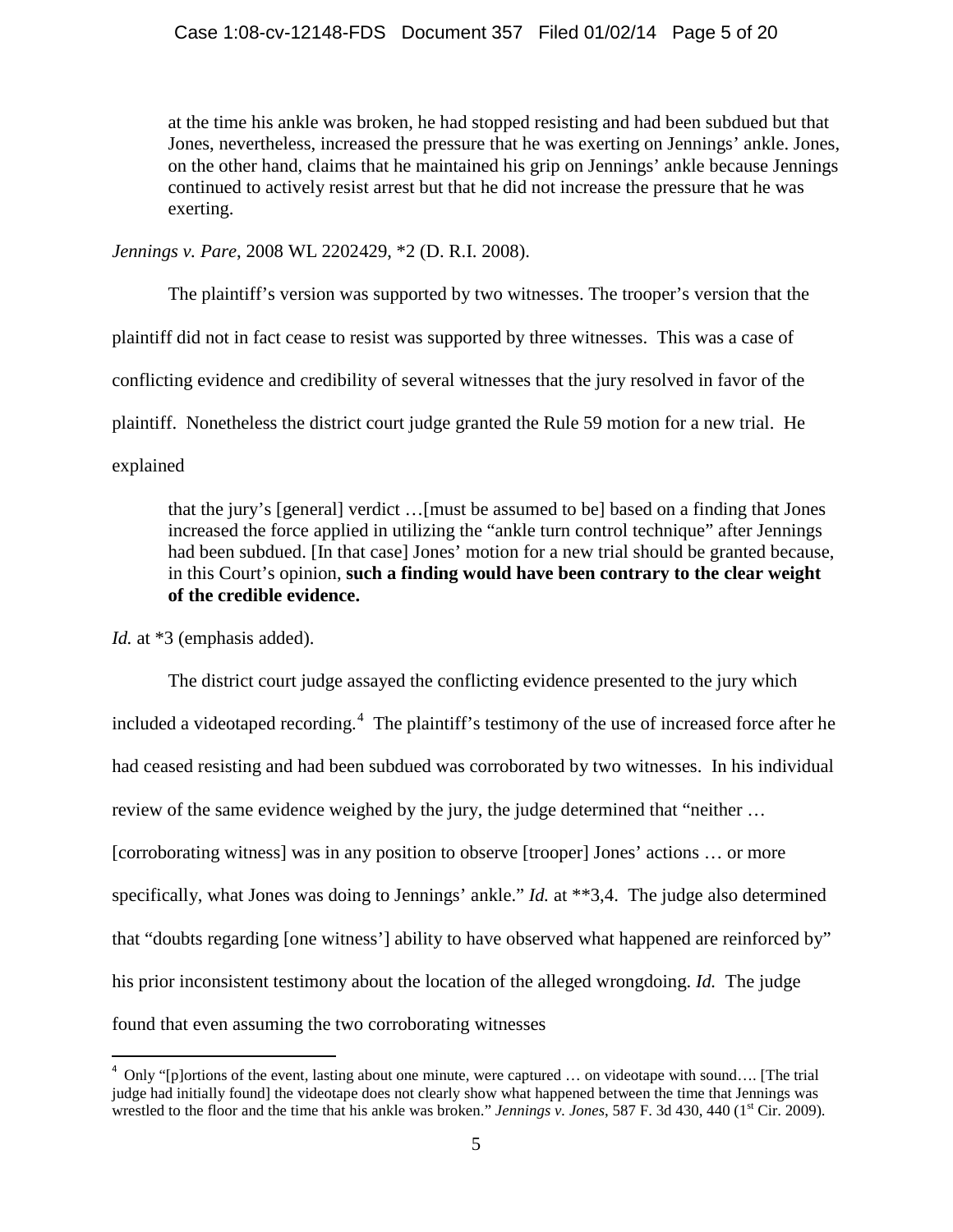had been able to observe Jones' hold on Jennings' ankle, it is difficult to see how they could have determined the degree of force that Jones was exerting and whether Jones was increasing the force or merely maintaining the hold.

*Id.* A decision whether to grant a new trial came down to the credibility of the plaintiff and the

defendant. *Id.* The trial judge found the defendant's "testimony to be more credible based on the

demeanor of the two witnesses and for several other reasons." *Id.*

First, Jennings' credibility was undermined by his testimony, that in the events leading up to the struggle, he gripped the smoke shop counter because troopers instructed him to do so when the videotape plainly shows him gripping the counter in a clear effort to prevent troopers from escorting him to a seat while they conducted the search.

In addition, Jennings' testimony that he had stopped struggling when his ankle was broken was contradicted not only by Jones, but also by troopers James Demers, Wilfred Hill, and Kenneth Buoniauto who testified that, after being taken to the floor, Jennings continued to kick at them.

Jennings' testimony that he ceased resisting after being wrestled to the floor also is somewhat inconsistent with the combativeness he displayed in announcing that he was "not being arrested" and boasting, when he finally was escorted from the smoke shop, that: "It took ten of you to take me down."

In short, the weight of the credible evidence supports Jones' testimony that he maintained his hold on Jennings' ankle because Jennings continued to resist but that he did not increase the force being exerted.

*Id.* at 4.

After a second trial resulting in a defendant's verdict, the plaintiff appealed the trial

court's grant of a new trial. *Jennings v. Jones*, 587 F. 3d 430 (1<sup>st</sup> Cir. 2009). In light of the prior

appeal (*see* note 3 *supra*), the First Circuit explained the vastly different power and authority of

the trial judge under each of Rule 50 and Rule 59.

A district court's power to grant a motion for a new trial is much broader than its power to grant a JMOL. … A trial court may grant a new trial on the basis that the verdict is against the weight of the evidence. *…* Further, "the district court has the power and duty to order a new trial whenever, in its judgment, the action is required in order to prevent injustice." *Kearns v. Keystone Shipping Co.*[, 863 F.2d 177, 181 \(1st Cir.1988\)…](http://www.westlaw.com/Link/Document/FullText?findType=Y&serNum=1988164392&pubNum=350&originationContext=document&vr=3.0&rs=cblt1.0&transitionType=DocumentItem&contextData=(sc.Search)#co_pp_sp_350_181). When deciding whether to grant a new trial, a district court is free to independently weigh the evidence… "The trial judge, upon considering a motion for new trial, may consider the credibility of the witnesses who had testified and, of course, will consider the weight of the evidence."... "On a motion for a new trial on the ground that the verdict is against the weight of the evidence, the judge is free to weigh the evidence for himself.".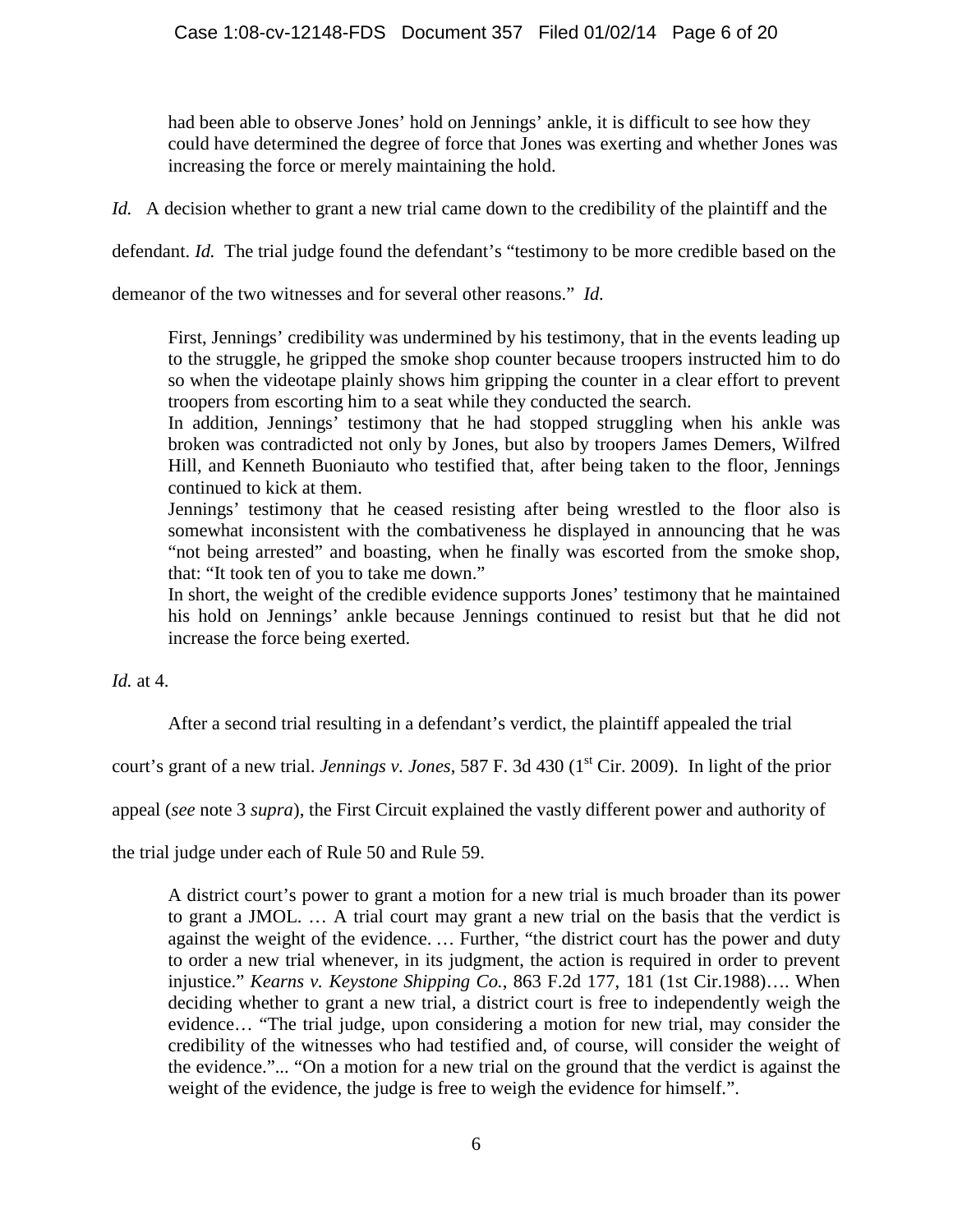…

[Of course] a "district judge cannot displace a jury's verdict merely because he disagrees with it" or because "a contrary verdict may have been equally ... supportable." ... [T]rial judges do not sit as thirteenth jurors, empowered to reject any verdict with which they disagree.

…

It would also be inconsistent with our law on the trial court's power to grant new trials to require that all inferences be drawn in favor of the verdict. Indeed, as we have repeatedly recognized, a trial judge may order a new trial "even where the verdict is supported by substantial evidence…

…

[A]pplication of the JMOL standard to motions for a new trial puts the new trial standard far too high.

…

In some cases, the evidence might preclude judgment as a matter of law and yet lean so heavily in the other direction so as to justify a district judge in ordering a new trial.

*Id.* at 436-439 (quotations and citations omitted).

The First Circuit upheld the district court's grant of a new trial on the basis "even if the

jury verdict had unambiguously rested on the increased force theory, that theory would have

been contrary to the weight of the evidence." *Id.* at 441. The First Circuit held:

The district judge's explanation of his holding was carefully reasoned and grounded in the evidence. The district court discussed in detail the testimony of the key witnesses, and his opinion both recites the correct legal standards and shows careful reflection.

# *Id.*

There was no abuse of discretion in holding that a verdict relying on the testimony of the

plaintiff and his two witnesses "would have been against the weight of the evidence." *Id.* at 442.

The [district] court's conclusion did not rest entirely on its assessment of the witnesses's demeanor on the stand. To the contrary, the district court systematically measured their statements against clear, objective evidence [including the judge's evaluation of the videotape] and found that "neither Monroe nor Piccoli was in any position to observe Jones' actions or what was taking place during the struggle….

…

This is not a case of mere conflicting testimony. Nor does it involve a mere question of a witness's demeanor…. The district judge cited clear, objective evidence disproving the witnesses' statements. …Factors other than demeanor and inflection go into the decision whether or not to believe a witness. Documents or objective evidence may contradict the witness' story.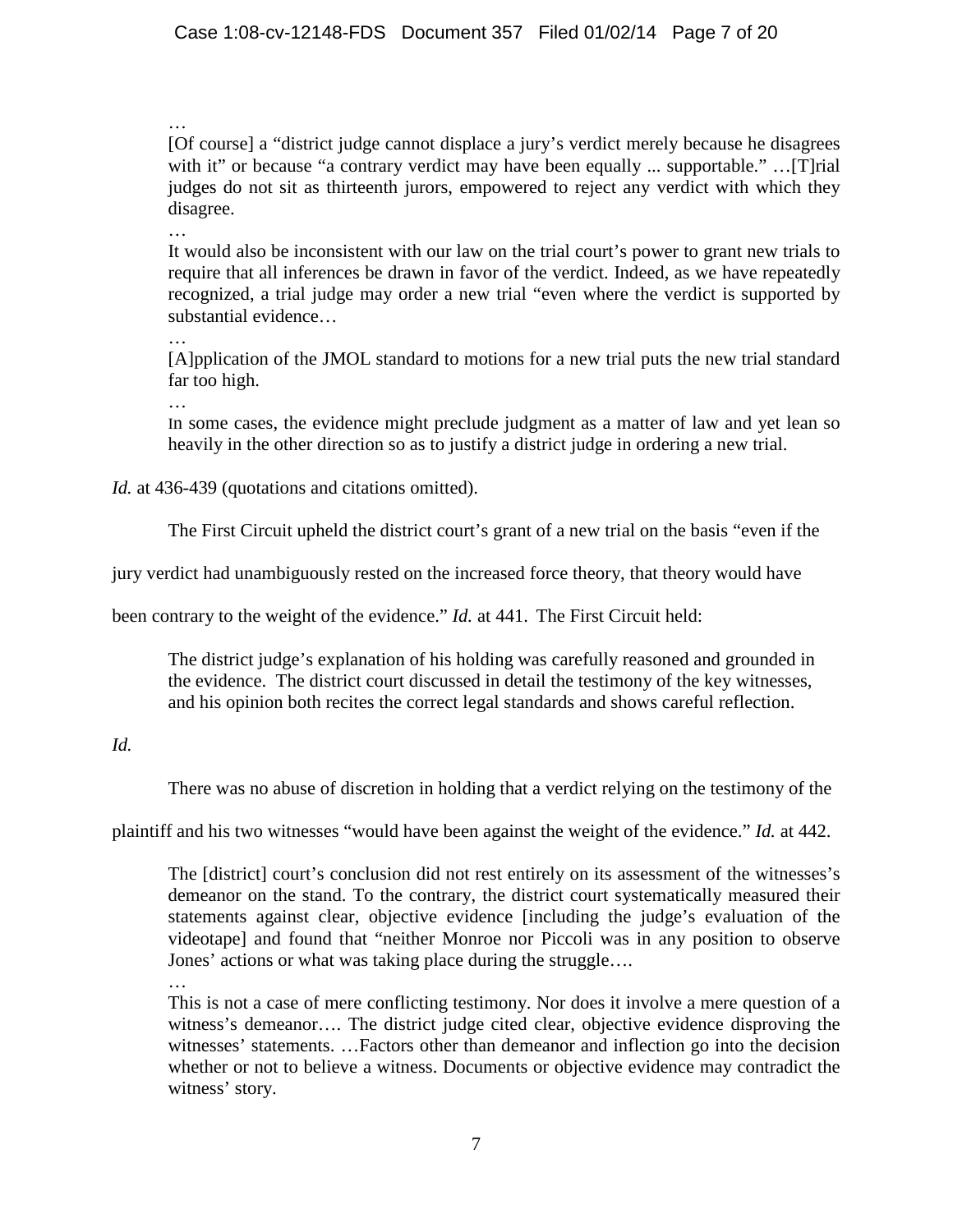The district judge then turned his comprehensive assessment of the available evidence to the testimony of "[t]he only two people in a position to know" whether there had been an increase in pressure: Jennings and Jones.

Jennings and Jones testified at the trial. The district judge found Jennings's credibility undermined not only by his demeanor but also by (1) his assertion that he had held onto the counter on the instructions of law enforcement, a claim that was clearly contradicted by the security videotape; (2) his testimony that he ceased struggling after his ankle was broken, which no fewer than four state troopers contradicted; and (3) the overall "combativeness" suggested by his pronouncements before and after the encounter, which was "somewhat inconsistent" with his claim that he offered no resistance once he had been brought to the floor. …These are all reasoned assessments. Ultimately, Jennings's repeated instances of disputed or deceptive testimony prompted the district court to find that Jones offered the more credible account on the issue of increased force. … *[Kearns](http://www.westlaw.com/Link/Document/FullText?findType=Y&serNum=1988164392&pubNum=350&originationContext=document&vr=3.0&rs=cblt1.0&transitionType=DocumentItem&contextData=(sc.Search)#co_pp_sp_350_181)*, [863 F.2d at 181](http://www.westlaw.com/Link/Document/FullText?findType=Y&serNum=1988164392&pubNum=350&originationContext=document&vr=3.0&rs=cblt1.0&transitionType=DocumentItem&contextData=(sc.Search)#co_pp_sp_350_181) (affirming district court's grant of a new trial "[i]n the face of overwhelming testimony and evidence that conflicted with [plaintiff's] version of events").

*Id.* at 443-444.

*Kearns v. Keystone Shipping Co.*, 863 F. 2d. 177  $(1^{st}$  Cir. 1988) is also on point. In this employment age-discrimination case, the plaintiff's burden of proof rested essentially on his testimony including an alleged, disputed conversation with his supervisor as to the predicate age discriminatory motive. Plaintiff's case in chief was in stark conflict with the testimony of the defendant employer's four witnesses. The defendant also introduced work records demonstrating that the supervisor "was not even on board … on the day that Kearns alleged their conversation about his age took place." *Id.* at 180. Granted leave to put on rebuttal evidence, Kearns then changed his testimony about the date of the alleged conversation. *Id.* at 180-81. After the three day trial, the jury returned a verdict for the plaintiff awarding him \$99,000 in damages. Judge Mazzone granted defendant's motion for a new trial on the ground that the "verdict … was so clearly against the weight of the evidence as to constitute a gross miscarriage of justice." *Id.* at 181. In its affirmance of Judge Mazzone' s grant of a new trial, the First Circuit explained: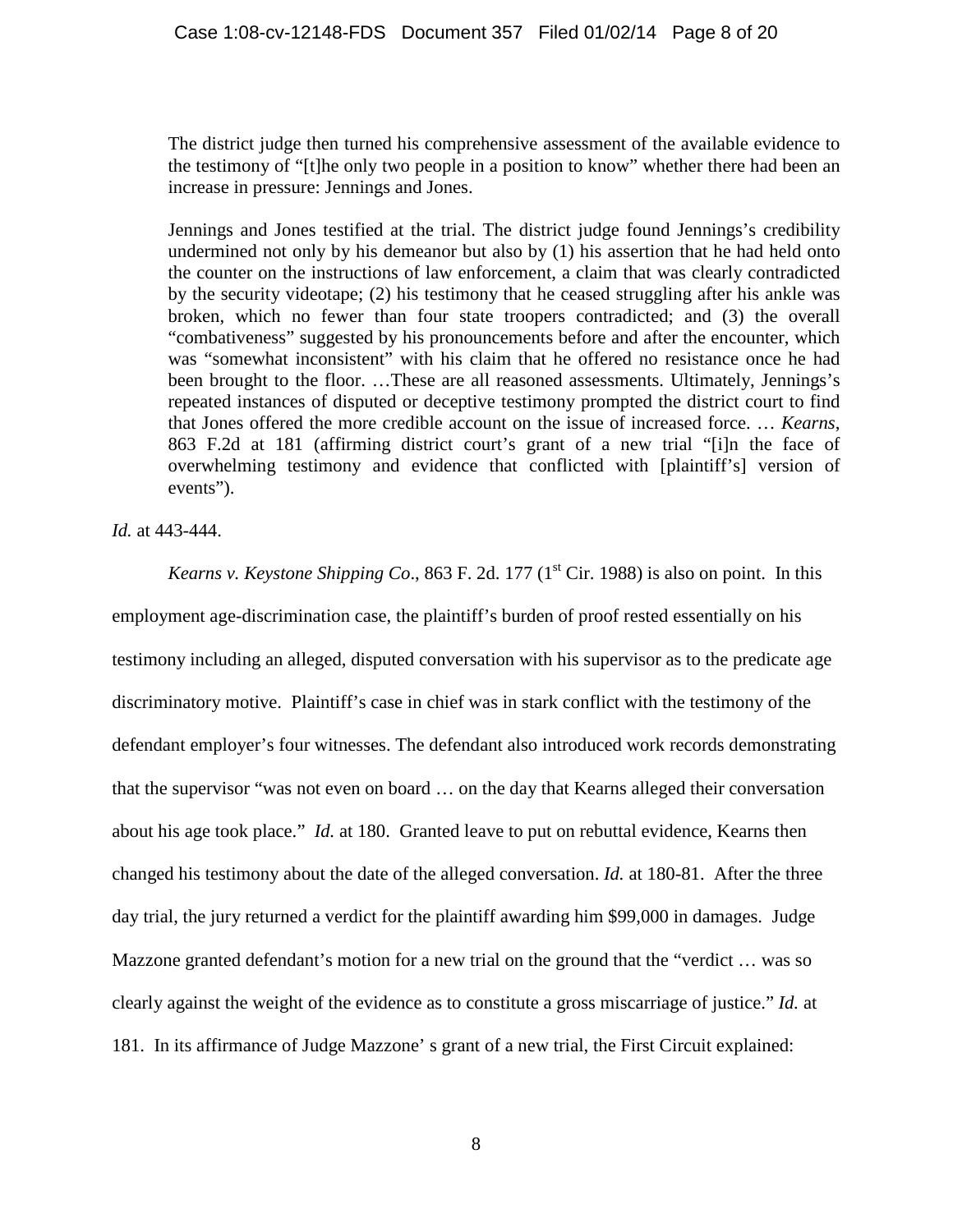Keystone argued that Kearns failed to introduce any evidence of discriminatory motive, and failed to introduce any testimony that corroborated his statements concerning his work record and the key conversation with Garthwaite. Keystone also pointed out that Kearns alleged no ill treatment by Garthwaite when Garthwaite had daily supervision of his regular watches, but only later, when their rotations occasionally overlapped and Garthwaite supervised Kearns' overtime work. Most persuasively, Keystone argued that Kearns impeached his credibility when he changed his testimony after Keystone introduced evidence showing that Garthwaite was not on board the Energy Independence on the day Kearns initially claimed their conversation took place. Our review of the record leads us to agree with the trial court's ruling that the clear weight of the evidence favors the defendant. In the face of overwhelming testimony and evidence that conflicted with Kearns' version of events, and the strong impeaching factors that Keystone brought out at trial, it was not an abuse of discretion for the trial court to determine that the verdict constituted a gross miscarriage of justice.

*Id.* at 181.

## **FALSE ARREST VERDICT.**

## *The jury verdict that Porter satisfied his burden of proof was not supported by any evidence that an objectively reasonable officer would have believed he had probable cause to arrest Beth Shea for the events on Centre Lane; in all events the verdict was against the demonstrable weight of credible evidence.*

The issue presented to the jury focused on whether the observations and actions of a

reasonable plainclothes state police detective on Centre Lane justified a reasonable belief he had witnessed Beth Shea committing a violent felony, an assault on Tracy Gorfinkle by means of a dangerous weapon. The percipient evidence consisted of what Porter saw and heard and his actions. In addition there was Porter's opinion evidence, the expert opinion of Richard Mears and the expert opinion of Shawn Barbale, nominally as to only excessive force.

As set forth in the Post Trial Brief, the totality of the facts and circumstances then known to Porter did not provide an objectively reasonable basis for a prudent Massachusetts State Police detective to believe that Beth Shea had committed either an attempted battery or a threatened battery.

Porter, a plain clothes state police detective, taking a personal hour, had driven home in his unmarked police car before the end of his shift to relieve Tracy Gorfinkle, his friend and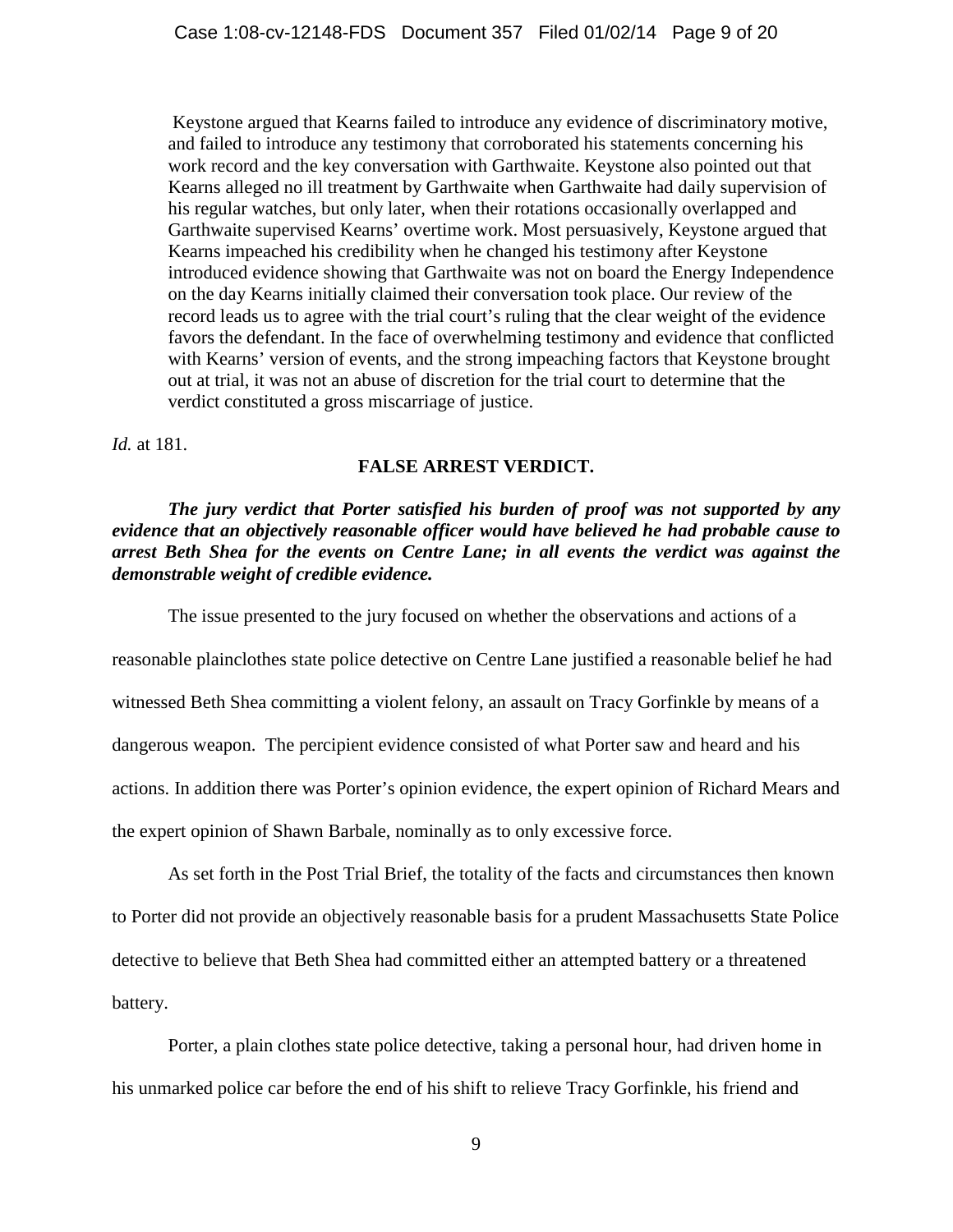## Case 1:08-cv-12148-FDS Document 357 Filed 01/02/14 Page 10 of 20

neighbor who was babysitting his 15 month old son. It was a warm, late afternoon a little before 5:00pm on June 5, 2007. He was standing on the sidewalk on Centre Lane a two way street in Milton, chatting with Ms. Gorfinkle. Porter's son and Gorfinkle's teenage daughter were apparently nearby. Porter had been facing Ms. Gorfinkle when she said "oh, my God;" at which point Porter turned around in the direction Gorfinkle was facing and first saw a Jeep Grand Cherokee coming down the street at what he testified he believed was a high rate of speed. Between the sidewalk and the street is a grass berm approximately a couple of feet wide. Porter observed Gorfinkle step across the berm and then step onto the street while at the same time making a hand motion or signal to the driver of the Grand Cherokee. It is undisputed Gorfinkle was trying to get Shea's attention. Then in all of "a second or two," Porter observed Beth Shea respond to Gorfinkle's hand motion, alter the direction of her car from the driving lane toward the side of the road and with no squealing of brakes or any noise whatsoever come to a complete stop a few feet away from Gorfinkle who was standing on the roadway. Porter had heard no other voices or sounds whether of distress, fear or apprehension of any kind from Ms. Gorfinkle or her teenage daughter. He had no percipient evidence, whether visual or aural, no sound, action, expression or gesture allowing any inference that Ms. Gorfinkle had been put in immediate fear of bodily harm. Nor did Porter see Ms. Shea mouth anything or make any gesture, hostile or otherwise, in either "the two to three seconds" he observed her driving "straight down" (Tr. 3-75) Centre Lane or in the one or two seconds it took her to stop in response to Ms. Gorfinkle's hand motion. In short, Porter had no evidence or reason to believe that this was anything other than the interaction of two strangers in which one, his friend the pedestrian, had stepped from the sidewalk across the berm onto the roadway and made a hand gesture to the motorist who responded in all of one or two seconds by turning (or accepting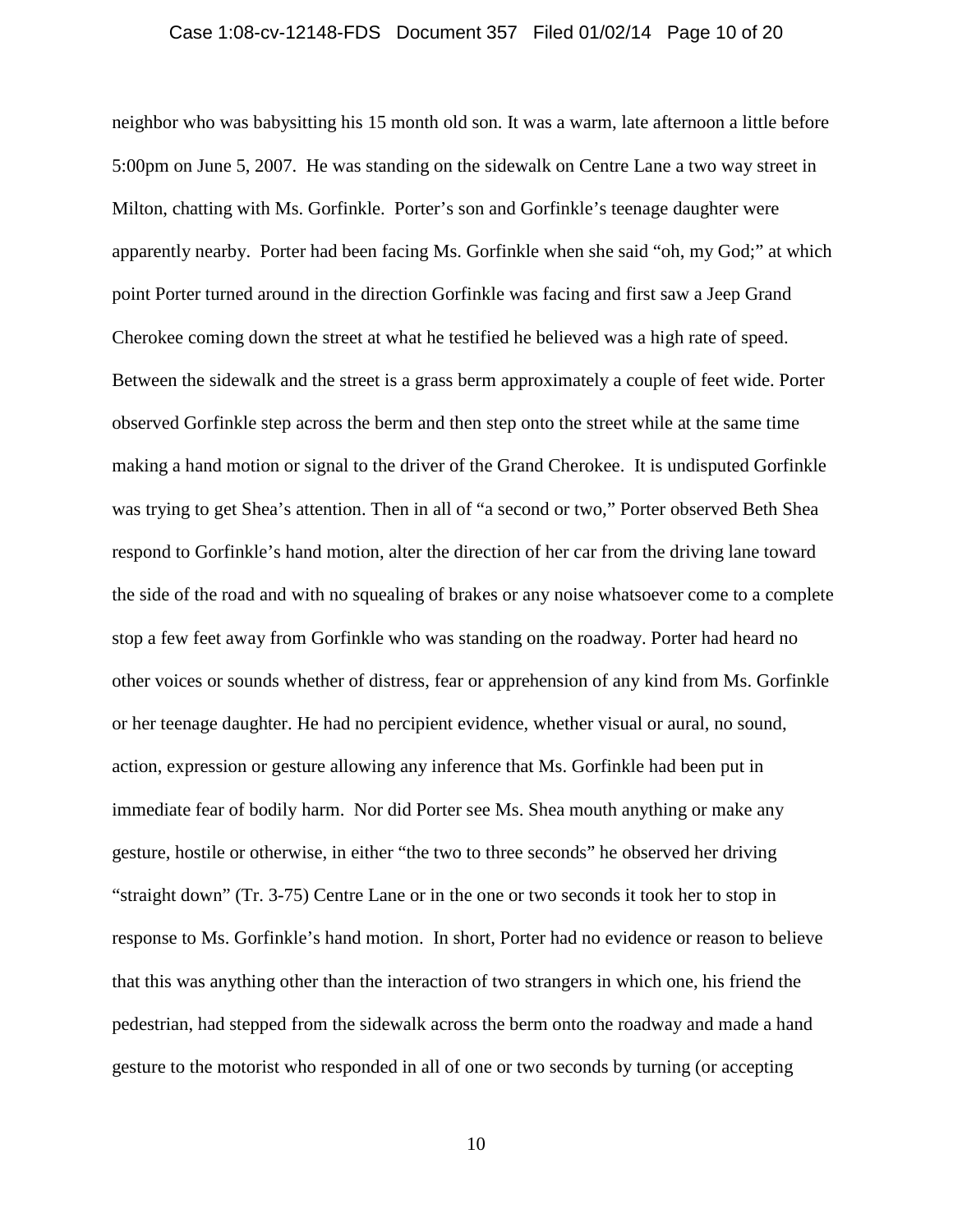## Case 1:08-cv-12148-FDS Document 357 Filed 01/02/14 Page 11 of 20

Porter's words veering) toward the pedestrian and coming safely and silently to a complete stop. Nor did Porter testify to seeing any dipping of the jeep's front end or hearing any stressing of shocks or struts or of any metal that common sense and ordinary experience suggest accompanies a sudden and rapid deceleration of the several thousands of pounds of an SUV from a high rate of speed to a complete stop in one to two seconds. Nor did Porter present any evidence of tire marks from a sudden braking.

Porter's testified that the crime of assault with a deadly weapon had been committed when Beth Shea "swerved her vehicle at Ms. Gorfinkle." (Tr.3-73:1-2). He testified he did not need a statement from the alleged victim to have probable cause to arrest Beth Shea for assault with a deadly weapon. (Tr. 3-157:2-7). Porter admitted there could be no probable cause for this major felony without having a basis to believe Ms. Gorfinkle had been put in immediate fear of bodily harm. (see Tr. 3-158). Impeaching his prior testimony, Porter insisted that his "observations of Ms. Gorfinkle's reaction" provided him a sufficient basis for him to have probable cause to arrest Beth Shea. (*Id*.). But he had no such observations.

On day four of trial Porter backtracked on when he had probable cause. He admitted that having observed the events ending with Beth Shea's car coming to a stop on the roadway he did not have a sufficient basis from all the events to that point in time and his observations of those events to determine there was probable cause to make an arrest for assault with a deadly weapon. (Tr. 4-32:1-19). Porter then claimed that while still on Centre Lane he had an epiphany and subsequently determined he did have probable cause to arrest Ms. Shea for assault with a deadly weapon. (Tr. 4-35:3-25, 4-36:1-6). Yet Porter did not then attempt to place Ms. Shea under arrest or even instruct her to not to go. Indeed when questioned by the Court Porter admitted that Ms. Shea was free to go.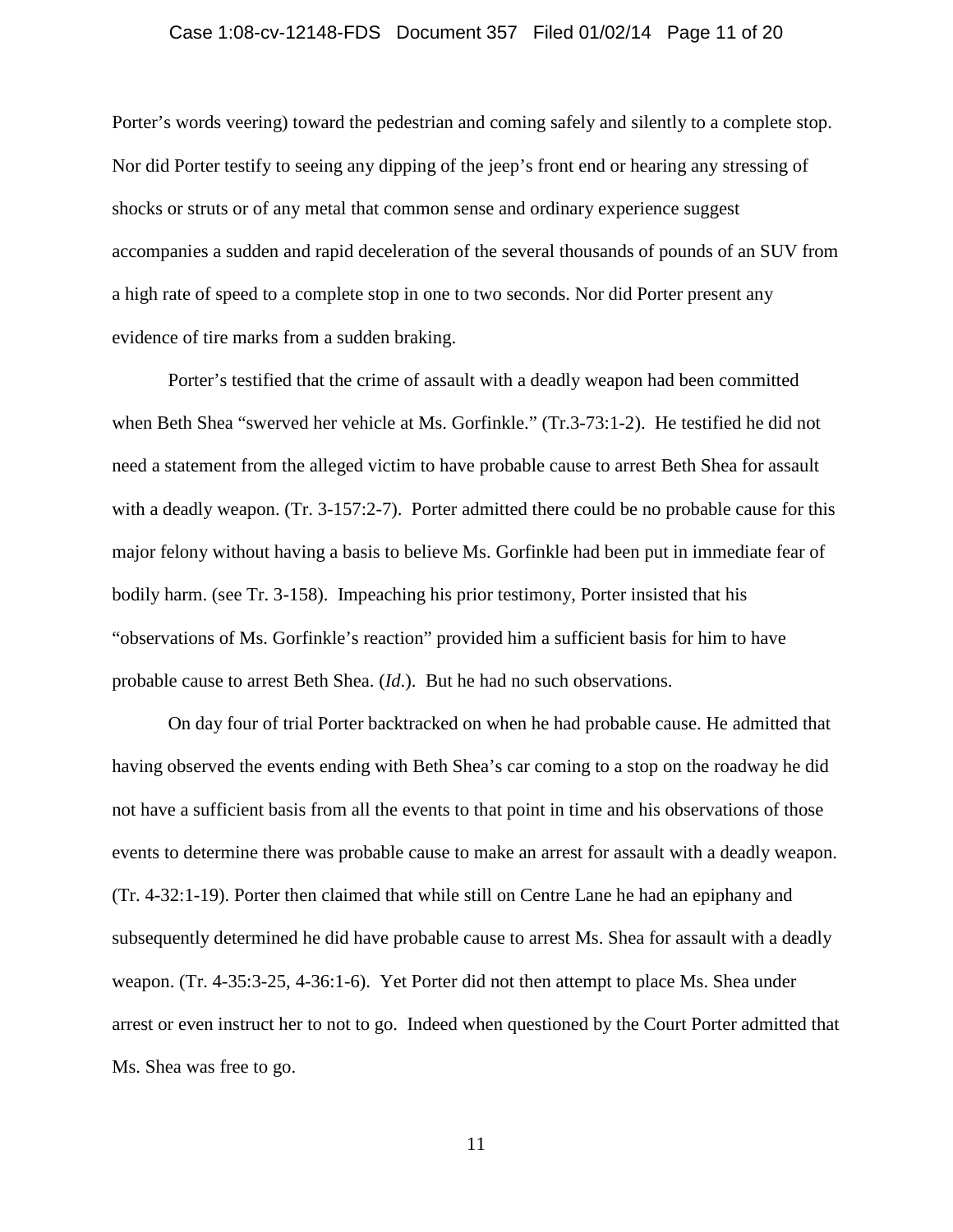Porter repeatedly offered his opinion that he "had witnessed" an assault with a dangerous weapon on Centre Lane. (See, e.g., Tr. 3-73, 81, 92, 111, 125, 134, 137). But other than Ms. Shea's actions in responding to the woman who had stepped into the street and made a hand signal to her by first turning her car toward the woman and then coming silently to a complete stop on the street in all of one or two seconds, Porter did not testify to any observations even conceivably warranting an inference of intent to run Ms. Gorfinkle down. As to a threatened battery—given the Court's instructions—Porter had heard or seen nothing to believe Ms. Gorfinkle experienced any fear of being run over. And Porter had no observation that the Jeep SUV had been used so as to actually endanger Ms. Gorfinkle's safety. Nor did Porter have any evidence that Ms. Shea took actions intended by her to cause fear to Ms. Gorfinkle.<sup>[5](#page-11-0)</sup>

The Court must find that a reasonable, off duty state police detective who had witnessed an assault with a dangerous weapon would immediately place the suspect under arrest. At a minimum a reasonable officer would instruct a suspect not to move. A reasonable officer would witnessed a violent felony would not say that the suspect was free to go. This same reasonable officer who had just witnessed an assault with a dangerous weapon followed by the suspect fleeing the scene would have called in the offense and commenced a pursuit with lights and/or siren.

<span id="page-11-0"></span><sup>&</sup>lt;sup>5</sup> The Court held there was no error in its instructions on probable cause. The Court ruled that intent for purposes of G.L. c. 265§15B under the attempted battery requires proof of a specific *mens rea* to "actually intend to harm the person," but that under the threatened battery theory, the specific intent may be inferred by "a hostile act [that constitutes]… objectively menacing conduct." Bench Ruling at 4-5. Intent to put a person in fear of being shot, a threatened battery, may be inferred by shooting bullets from a gun in the direction of the victim. *Comm. v. Musgrave*, 38 Mass. App. Ct. 519 (1995). In *Musgrave*, a police officer was "scared stiff" and thought he "was going to be shot," from the objectively menacing situation of a defendant holding a gun with the barrel moving toward him. The gun however was an inoperable pellet pistol. There was no evidence that the defendant had intended to shoot the officer. The defendant was tried and convicted under G.L. c. 265§15B, the threatened battery theory, under instructions almost verbatim with the instructions given to the jury in this case. The defendant did not object to the instructions. The Appeals Court reversed the defendant's conviction. It is one thing to allow an inference of a specific intent to put someone in fear of immediate bodily harm from the act of firing bullets from an operable gun in the direction of the alleged victim. But the fear of being shot when no shots were fired and the purported weapon was an inoperable pellet gun, however objectively menacing the circumstances, standing alone cannot support an inference to put the victim in immediate fear of bodily harm.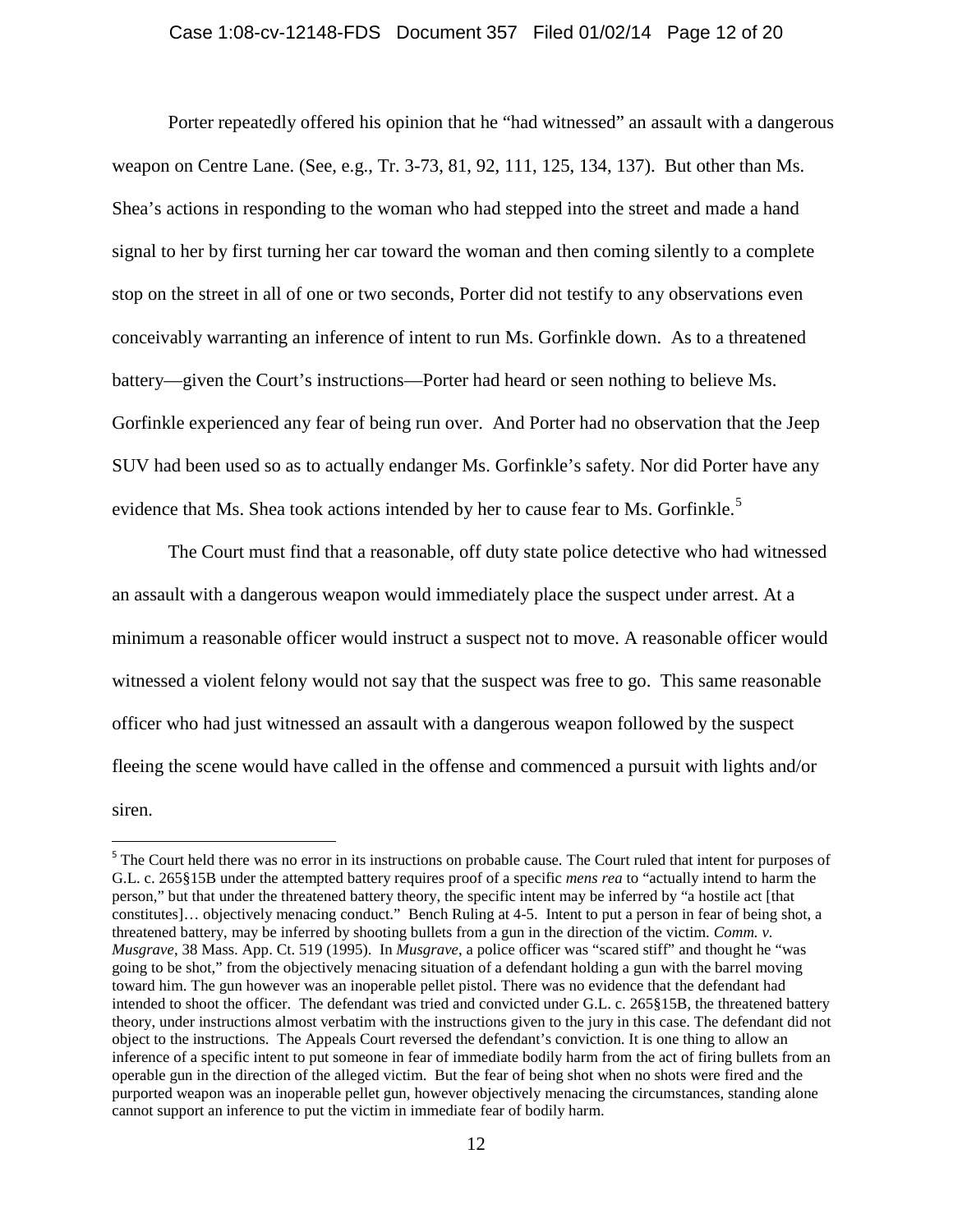#### Case 1:08-cv-12148-FDS Document 357 Filed 01/02/14 Page 13 of 20

The expert opinion of Richard Mears was credible, admissible as to the ultimate issue and was that Porter did not have probable cause to arrest Beth Shea for assault with a deadly weapon or for any offense. (Tr. 4:107:6-24-110).

Porter called Shawn Barbale as an expert witness. Mr. Kittredge elicited, and the jury was informed, that Mr. Barbale had an opinion to a reasonable degree of police procedure certainty as to whether Porter had "probable cause to arrest Ms. Shea for assault with a deadly weapon." (Tr. 6-57:19-24.) Because Barbale's expert report was limited to the use of force, the Court sustained plaintiff's objection to the question and would not permit him to inform the jury of that opinion. (Tr. 6-58:1-21). But allowed to offer an opinion as to reasonable force Mr. Barbale opined that "based on the totality of the circumstances," Porter's breaking of the window was a reasonable amount of force to arrest Ms. Shea for assault with a dangerous weapon. (Tr. 6-59-60). The totality of the circumstances on which Barbale relied included Ms. Shea's "indifference towards Trooper Porter's requests for a driver's license" (6-59:10-20)-which did not occur—and that that Porter

was an officer who observed a felony being committed in his presence, the felony being assault with a dangerous weapon, to wit, an automobile an officer would be reasonable in believing that if this person were allowed to continue this action, it could further endanger the motoring public or pedestrian traffic. He had a duty to react and take action on that felony, and basically there was no other way that that was going to occur, and it is an acceptable police practice to use a flashlight or a mag light, as we refer to it in police work, to break a motor vehicle window

(Tr. 6-60:6-15). Barbale informed the jury that because Ms. Shea "was a dangerous criminal" (Tr. 6-77:3-6) who fled the scene after she had committed an "assault upon an innocent third party," Porter would have been justified to have considered the use of deadly force to arrest Ms. Shea. (Tr.[6](#page-12-0)-83-84).<sup>6</sup>

<span id="page-12-0"></span><sup>&</sup>lt;sup>6</sup> While plaintiff failed to request an admonition or instruction to the jury, from the view of hindsight the jury should have been told not to take any of Barbale's predicates as proof or evidence, and specifically that they should not give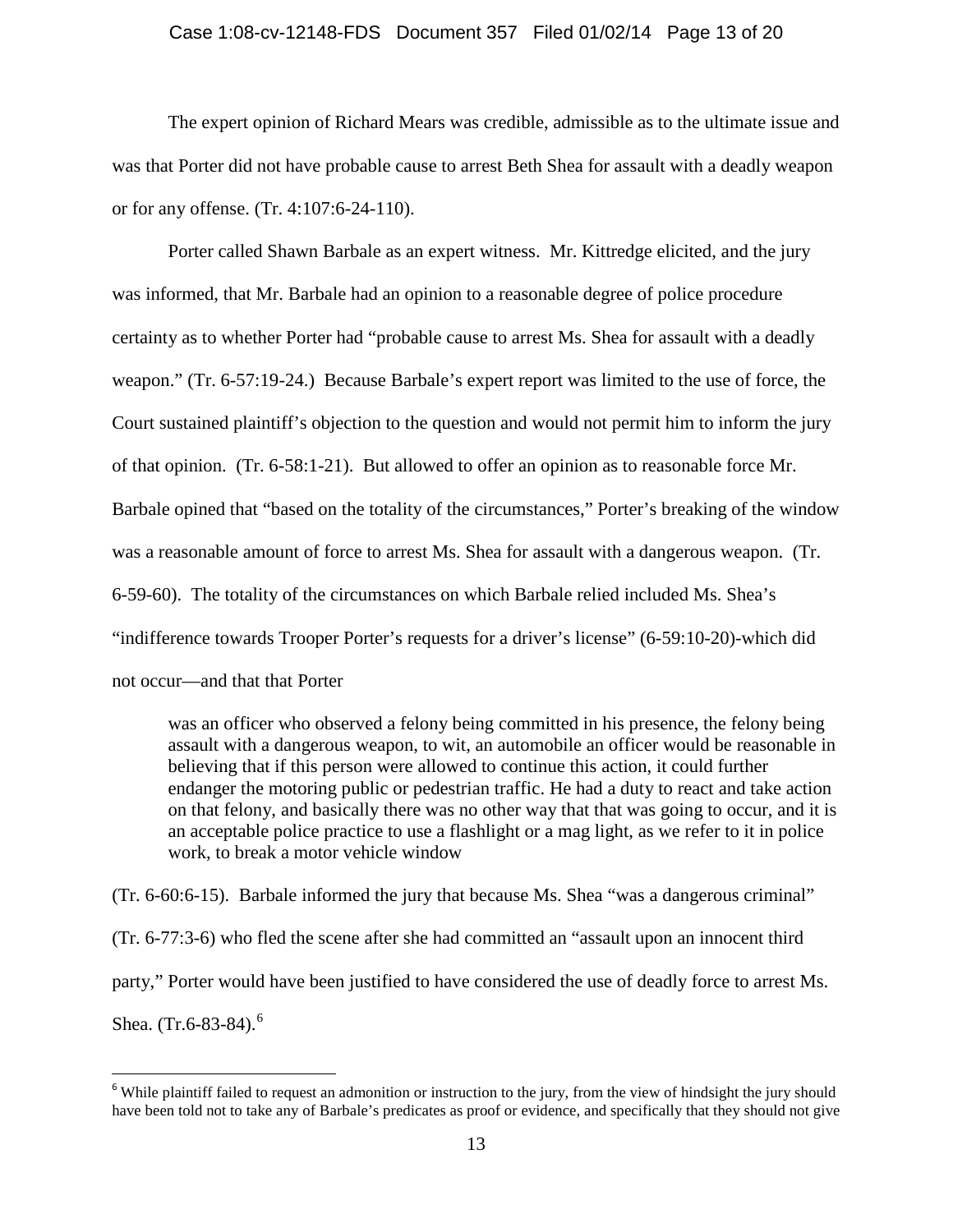## Case 1:08-cv-12148-FDS Document 357 Filed 01/02/14 Page 14 of 20

There is substantial evidence to support the Court's determination that Porter was not credible. The only admissible expert evidence of Richard Mears as the lack of probable cause for any arrest was credible. The Court must conclude that a verdict predicated on the existence of probable cause to make an arrest for assault with a deadly weapon is against the demonstrable weight of credible evidence.

If and to the extent the verdict was predicated on the jury's determination that Porter had probable cause to arrest Beth Shea for the events on Centre Lane, it too is against the demonstrable weight of credible evidence.

The expert opinion of Richard Mears was that Porter did not "properly identify himself as a police officer." (Tr. 4-107:25-108:1-5, 10-16). The overwhelming evidence was that an objectively reasonable police officer could not have believed he had properly identified himself as a police officer, and hence there could be no probable cause for any of the *malum prohibita*  crimes of resisting arrest, failure of a motor vehicle operator to stop and failure to identify herself to a police officer.

The alleged crime of failure to stop for the police was completely baseless. Porter admitted that Beth Shea had come to a complete stop before he first commanded her to "stop the vehicle." She did not refuse or neglect to stop when signaled to do so by a police officer.

Porter's testimony that he had properly and adequately identified himself as a police officer is contradicted by his own testimony and frontally inconsistent with Ms. Shea's credible testimony. Porter who was not in uniform repeatedly insisted that Ms. She had to have known he was a police officer because he kept pointing to his badge and gun at the waistline of his pants. But Porter testified that Beth Shea was crying, and just would not look at him. Ms. Shea's

 $\overline{a}$ 

any weight to Mr. Barbale's apparent opinion that Porter had probable cause to arrest Beth Shea for assault with a dangerous weapon. *See, e.g*., precatory instruction regarding Mears' testimony. Tr. 4-121:14-20.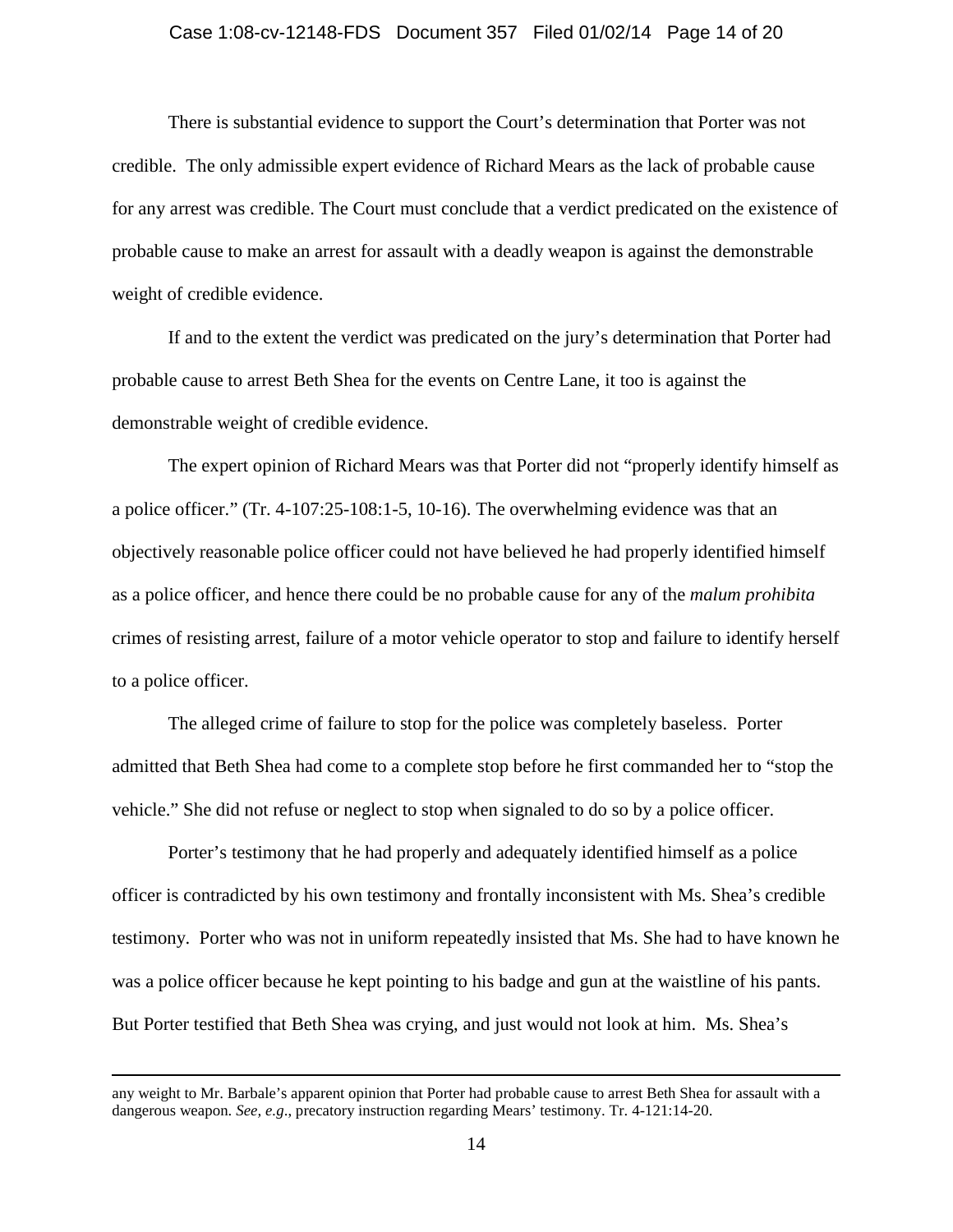## Case 1:08-cv-12148-FDS Document 357 Filed 01/02/14 Page 15 of 20

testimony that she did not realize the man yelling at her was a police officer was credible. Porter was out of control, his face was red and he loudly yelled: "state police, roll down your window" while repeatedly banging on Ms. Shea's window. While the car was stationary and while he could see and hear Ms. Shea crying hysterically, Porter never asked the motorist for her license and registration, never took out his state police identification card and held it to the window. Porter never told Ms. Shea she was under arrest, never told her she was not free to go. The overwhelming weight of credible evidence is that she did not know Porter was a police officer.

The alleged crime of refusal to identify oneself to a police officer was baseless. It was undisputed that Porter never asked Ms. Shea for her license and registration and the overwhelming weight of credible evidence is that she did not know Porter was a police officer and that Porter had failed to properly identify himself as a police officer.

The alleged crime of resisting arrest is baseless for a host of reasons. This alleged crime like the others purportedly was committed on Centre Lane. Porter admitted Ms. Shea was free to go. Porter did not instruct Ms. Shea not to leave much less inform her she was under arrest and the overwhelming weight of credible evidence is that she did not know Porter was a police officer.

The overwhelming weight of credible evidence is there was no probable cause to arrest Ms. Shea for reckless operation of a motor vehicle. Whatever rate of speed she was driving, Ms. Shea was able to respond to Ms. Gorfinkle's hand gestures and come to a complete stop within one or two seconds. There was no squealing or screeching of brakes, no testimony of the front end of the vehicle dipping, no burning of rubber. Therefore there was no basis to believe the plaintiff's manner of driving was "very likely" to result in the death or serious injury of Ms. Gorfinkle—who was not on the safe harbor of the sidewalk. Ms. Shea's attentiveness in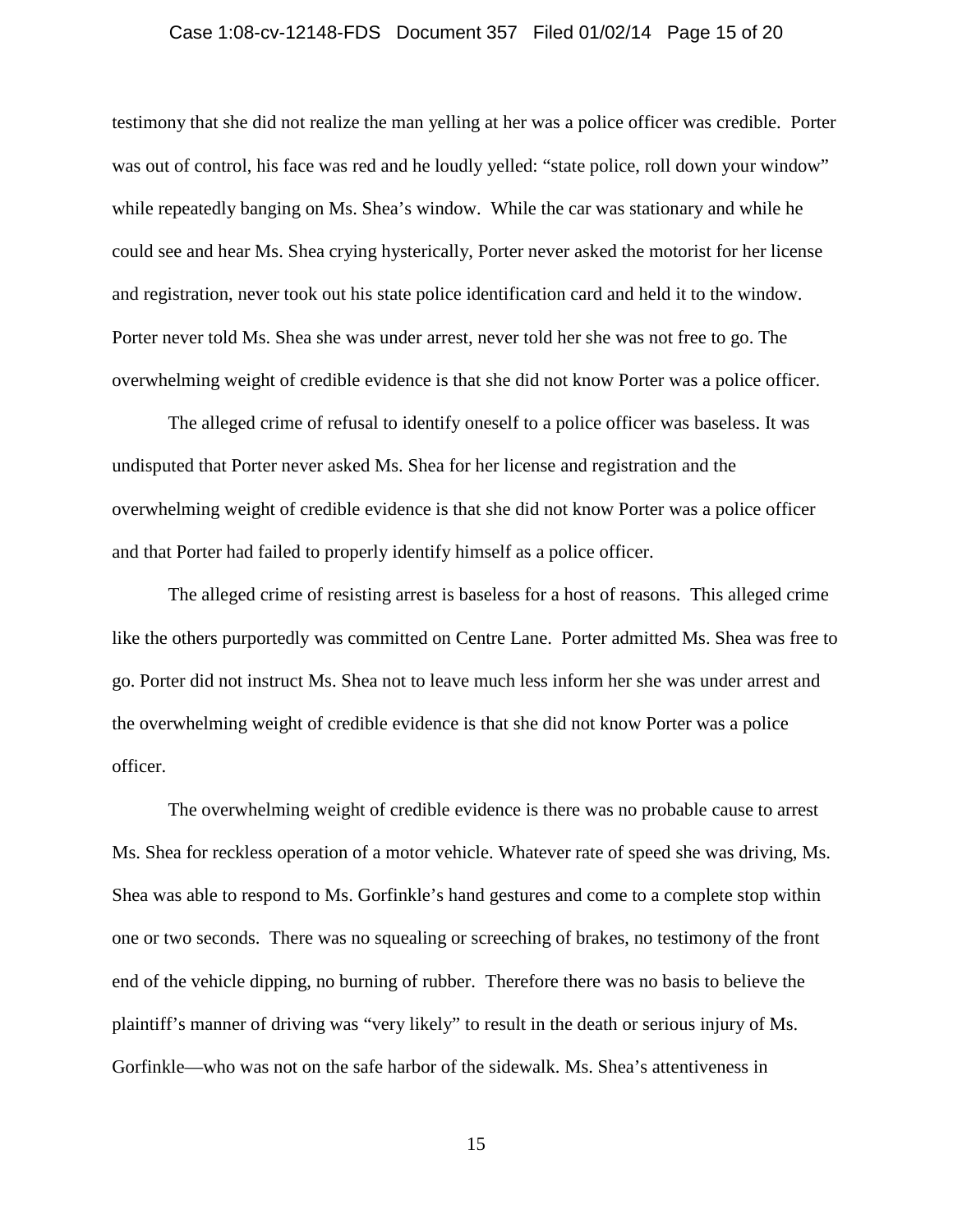immediately responding to Ms. Gorfinkle's attempt to get her attention belies any contention, much less a reasonable belief, that she was ignoring or inattentive to the operative circumstances.

## **EXCESSIVE FORCE VERDICT.**

## *The verdict that Beth Shea failed to satisfy her burden of proof as to the events on Clifton Road and the use of excessive force was against the demonstrable weight of credible evidence.*

The overwhelming weight of credible evidence is that Porter did not have probable cause for an arrest or to make an investigatory stop on Clifton Road. Porter did not contradict Ms. Shea's version of events on Clifton Road and Ms. Shea's version was corroborated by several disinterested witnesses.

The overwhelming weight of credible evidence in summary is as follows. Seeing police flashers and siren Ms. Shea had pulled over and stopped behind Mrs. Flanagan on Clifton Road. The plain clothes Porter, as he had on Centre Lane, again failed to properly identify himself as police officer. Porter was out of control. He was screaming at Beth Shea, repeatedly calling her "a fuck'n bitch," and demanding she "get out of the fuck'n car." He was so violent that notwithstanding the plainly visible flashers of his unmarked car, there were a number of 911 calls to the Milton police. Continuing his loud and profane tirade, Porter repeatedly punched the driver's side window leaving his blood from his injured fist on the cracked but intact safety window glass. Ms. Shea then dialed 911. Porter then returned to his unmarked car, did not call for back up but retrieved a large, almost baton sized metal flashlight. Still not having properly identified himself as police officer, Porter demanded that Ms. Shea roll down the window or he would break it. Porter did not then inform Beth Shea she was under arrest. While her car was completely stopped, Porter refused Ms. Shea's plea to wait for the Milton police. Instead continuing to swear at Beth Shea who was inches away and sobbing hysterically, Porter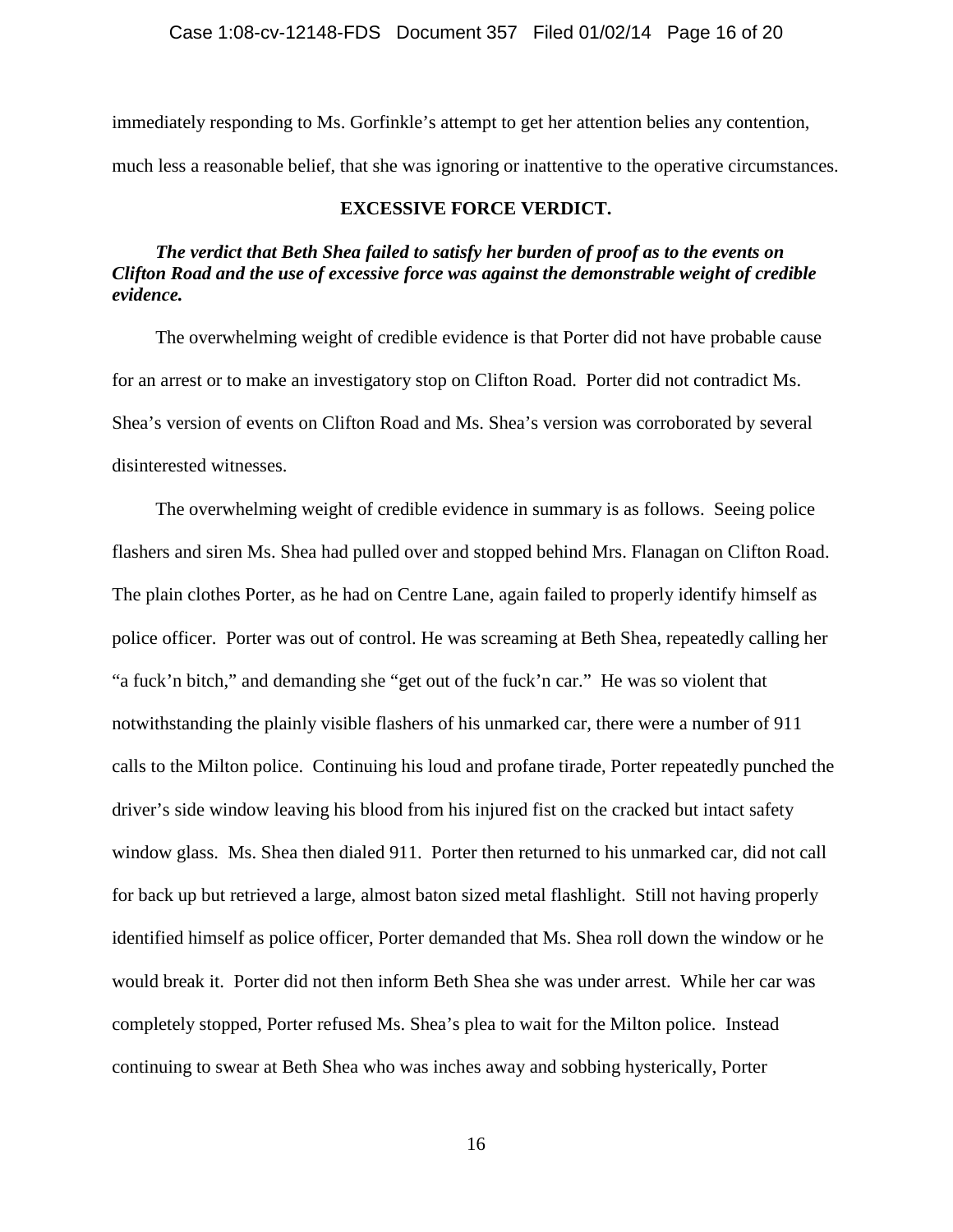## Case 1:08-cv-12148-FDS Document 357 Filed 01/02/14 Page 17 of 20

repeatedly smashed his flashlight against the window. Porter eventually broke the window showering Ms. Shea with glass shards in her face and hair. Porter reached through the hole in the window, unlocked the driver's door and with Beth Shea cowering and leaning away toward the passenger seat Porter then reached in and put the transmission shifter into the park position.

The driver's door was now open and both the car and Ms. Shea were now completely under his control. But Porter did not remove the key from the ignition and wait for the arrival of the Milton police. Porter still did not tell Ms. Shea that she was under arrest.

Instead Porter repeatedly screamed: "you're fuck'n mine." Ms. Shea cried out to Mrs. Flanagan: "help call the police." Porter took Ms. Shea's phone from her, violently grabbed her by one wrist, yanked her out of the car and tossed her to the ground. Somewhere around the front of Ms. Shea's car and visible to Mrs. Flanagan, Porter pursued Ms. Shea as she clambered to her feet. Continuing to curse: "you're fuck'n mine," Porter groped Ms. Shea's breasts, leaving bloodstains from his bloody fist on the chest area of her shirt. Beth Shea felt violated and cried: "What are you doing?" to which Porter repeated: "you're fuck'n mine" and this time groped Ms. Shea in her groin, leaving bloodstains from his cut hand this time on the crotch of her pants. As Beth Shea tried to walk away she caught the eye of Mrs. Flanagan and begged her to call the police. Porter then grabbed Ms. Shea from behind and handcuffed her.

Ms. Shea suffered injuries to her wrists, cuts and abrasions to her face and back. Ms. Shea suffered severe emotional distress.

When the Milton police arrived Ms. Shea was sobbing and told the Milton Police she feared for her life. Even after the arrival of the Milton police, Porter was out of control as he loudly objected to the Milton police taking Ms. Shea into their custody and insisting "She's fuck'n mine, your're not taking her."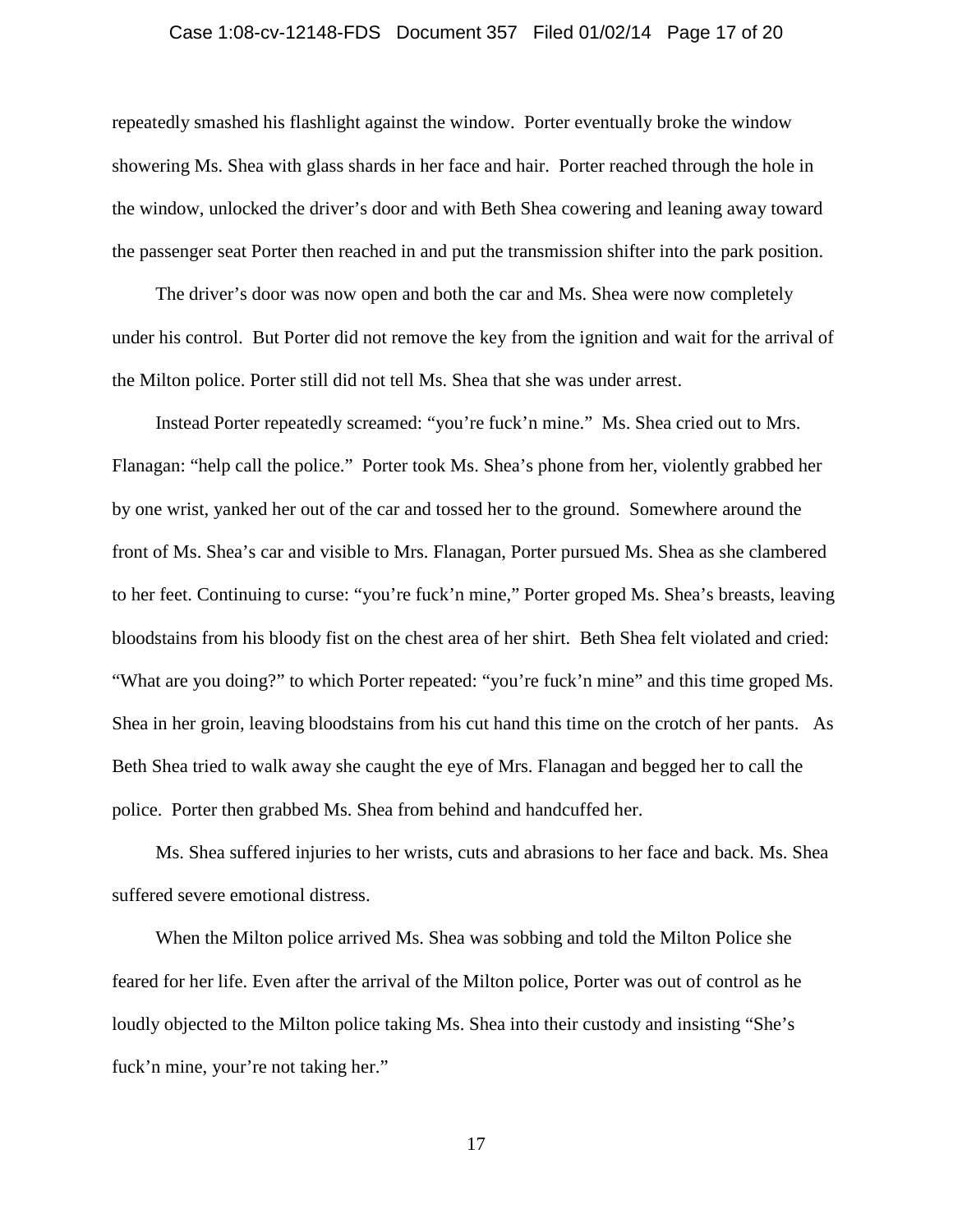## Case 1:08-cv-12148-FDS Document 357 Filed 01/02/14 Page 18 of 20

While Porter had no memory of swearing or cursing, each of Ms. Shea, Kevin Burke and Eugene Irwin and the 911 recording corroborates that the young trooper was out of control, screaming and cursing at Beth Shea as she cowered in her car. While Porter could not recall under oath if he had used his fist to strike the window, Mr. Irwin's testimony confirmed Ms. Shea's testimony that Porter repeatedly punched the window with his fist all the while screaming "about as loud as anyone could scream: 'you fucking bitch, get out of the car.'" Mr. Irwin also testified that Porter's hand was bloody before he broke the window with the flashlight and he corroborated that Porter had violently "ripped …[Beth Shea] out of the car [and] threw her to the ground." Based on his observations, Lieutenant King of the Milton police believed the blood on Ms. Shea's shirt was probably from Porter's hand.

While Porter denied only that he had touched Ms. Shea in "any inappropriate way," he did not deny that he touched either her or her crotch. But Mr. Irwin's testimony corroborated the sexual assault. When Mr. Kittredge tried to sow doubt about exactly where Porter had grabbed Ms. Shea, Mr. Irwin was clear that Porter "had his hands around the area [of her breasts] when he pulled her out of the car" and that when Porter threw Ms. Shea to the ground he seemed to have had one hand or two between her legs.

Mrs. Flanagan's testimony and contemporaneous 911 call made in response to Beth Shea's plea to call the police were compelling. She corroborated that Porter was "beating" and "harassing" Ms. Shea. Mrs. Flanagan testified that she called 911 because "she was afraid …[Ms. Shea] was going to be harmed."

Richard Mears' expert testimony was credible, admissible as to the ultimate issue and was that Porter's use of force was not reasonable under the circumstances. (Tr. 4-113:19-24, 114): if there was no crime Porter "had no right to use any force." (Tr. 4-114:15.). Mr. Mears explained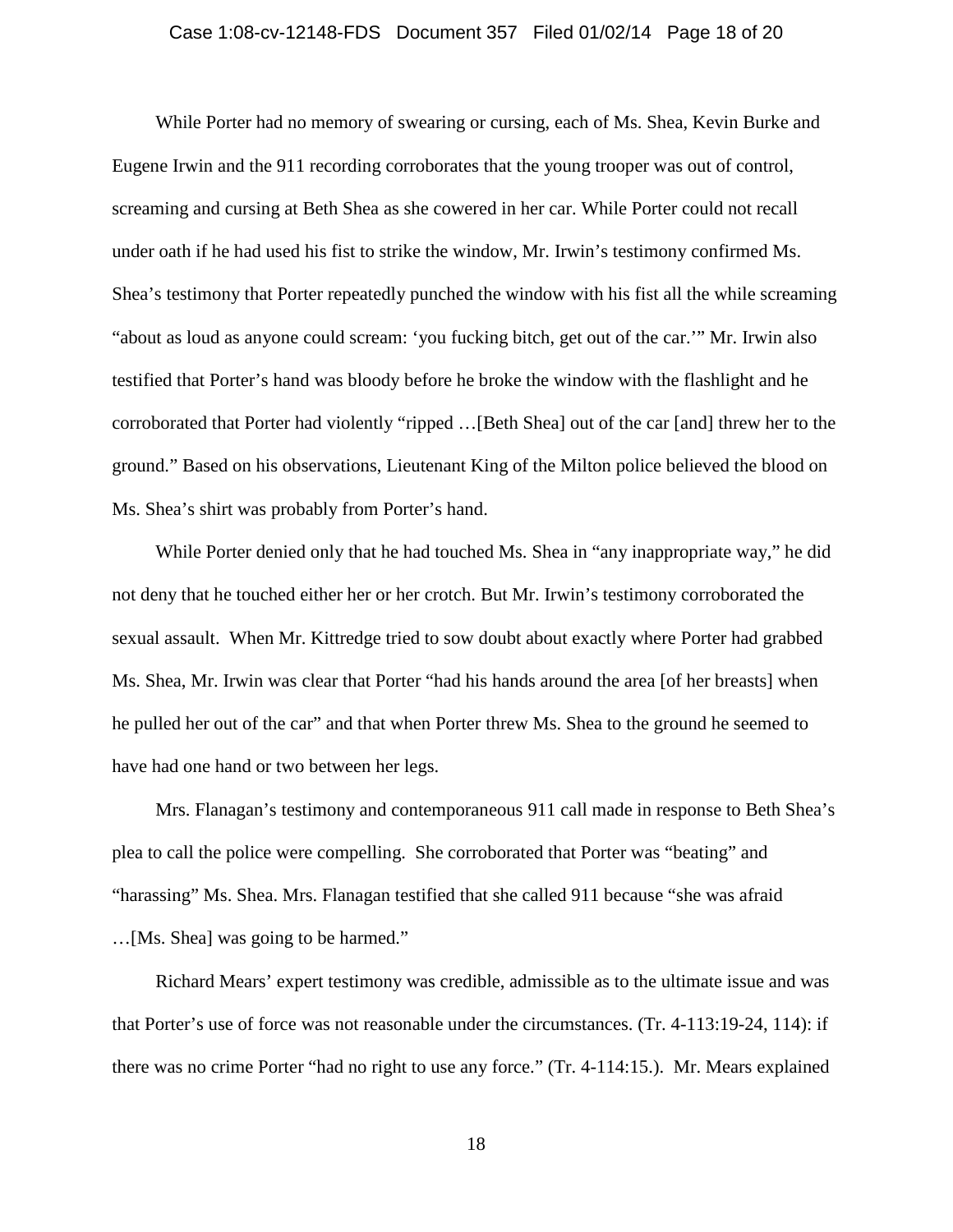## Case 1:08-cv-12148-FDS Document 357 Filed 01/02/14 Page 19 of 20

if any force was necessary, assuming a crime had been committed, Porter's use of force was excessive under the circumstances. Mears credibly testified that assuming a valid basis to seize Ms. Shea, Porter violated the standard constitutional protocol mandating the minimum use of force under the circumstances.

The opinion testimony of Shawn Barbale was that given the violent crime Beth Shea had committed, Porter would have been justified to have used deadly force. In all events, Barbale's opinion was that Porter was justified under the circumstances in breaking the window. Barbale offered no justification or excuse for yanking a sobbing, middle aged woman out of her car and violently throwing her to the ground, after Porter had the car door open and had put the car in park. The Court should discount entirely the weight of Mr. Barbale's testimony.

The overwhelming weight of the credible evidence is that Porter had no right to use any force on Clifton Road. There is no evidence that Beth Shea actively resisted arrest, or attempted to evade arrest by flight, or that Beth Shea posed an immediate threat to either Porter's physical safety or to public safety. Even crediting Porter's testimony that he had probable cause to arrest Beth Shea and that he had to break the window, his subsequent forcible dragging of the sobbing, frightened Beth Shea out of her car, and then slamming her onto the roadway was clearly an unreasonable use of force to effect an arrest under the circumstances.

Porter's groping of Ms. Shea's breasts and crotch was an inexcusable, unconsented violent battery.

The testimony of the eyewitnesses uniformly discredit Porter's testimony, confirm that Porter was out of control, screaming obscenities and that he violently assaulted and battered Beth Shea without excuse or privilege.